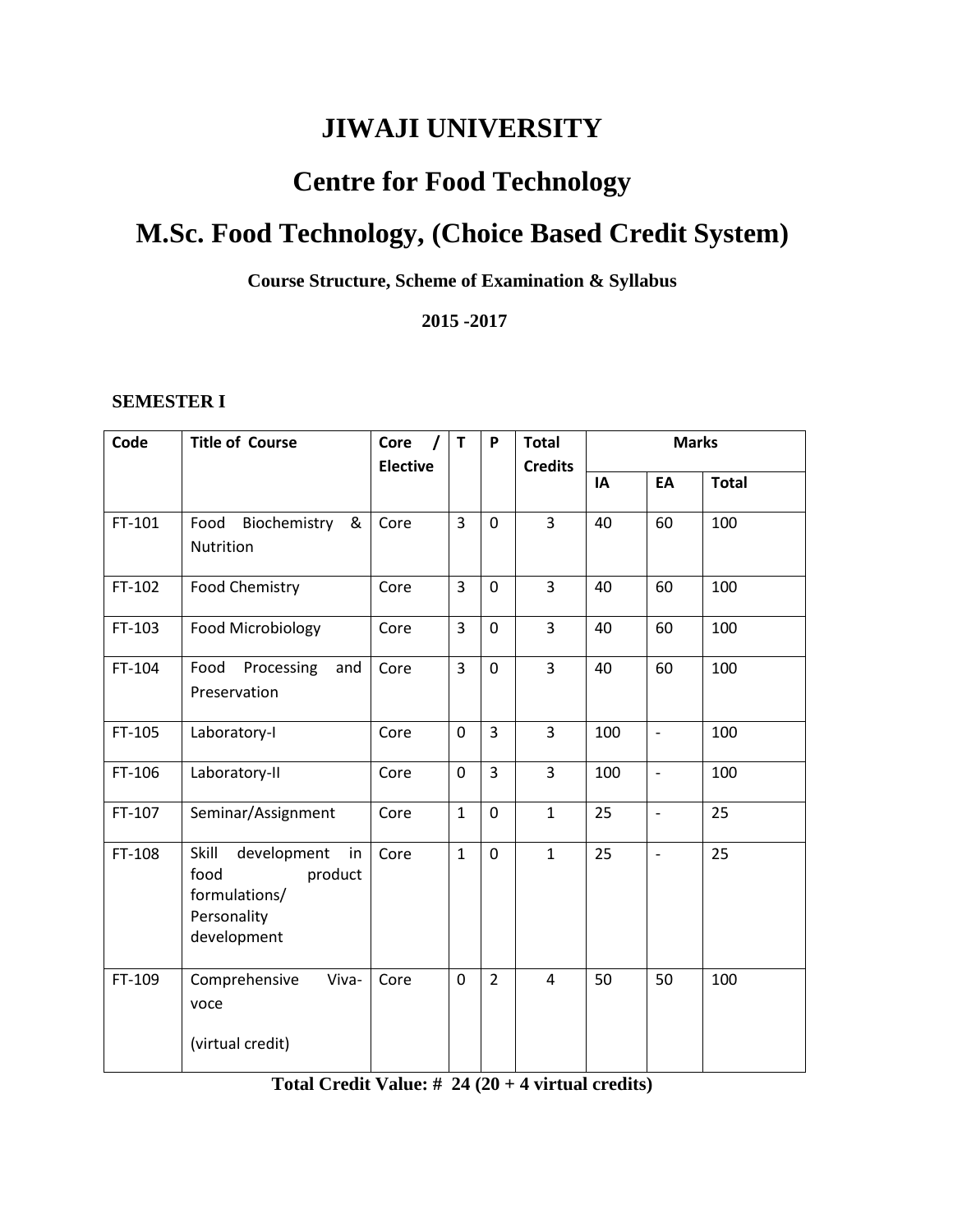# **SEMESTER II**

| Code   | <b>Title of Course</b>                                                                       | Core<br>T       |                | P              | <b>Total</b>   | <b>Marks</b> |                              |              |
|--------|----------------------------------------------------------------------------------------------|-----------------|----------------|----------------|----------------|--------------|------------------------------|--------------|
|        |                                                                                              | <b>Elective</b> |                |                | <b>Credits</b> |              |                              |              |
|        |                                                                                              |                 |                |                |                | IA           | EA                           | <b>Total</b> |
| FT-201 | &<br>Vegetable<br>Fruits<br>Technology                                                       | Core            | $\overline{3}$ | $\mathbf 0$    | $\overline{3}$ | 40           | 60                           | 100          |
| FT-202 | <b>Food Engineering</b>                                                                      | Core            | 3              | $\mathbf 0$    | 3              | 40           | 60                           | 100          |
| FT-203 | <b>Food Packaging</b>                                                                        | Core            | 3              | $\overline{0}$ | $\overline{3}$ | 40           | 60                           | 100          |
| FT-204 | Food Quality control,<br>Laws & Management                                                   | Core            | $\overline{3}$ | $\Omega$       | $\overline{3}$ | 40           | 60                           | 100          |
| FT-205 | Laboratory-I                                                                                 | Core            | $\mathbf 0$    | $\overline{3}$ | 3              | 100          | $\qquad \qquad \blacksquare$ | 100          |
| FT-206 | Laboratory-II                                                                                | Core            | $\mathbf 0$    | $\overline{3}$ | 3              | 100          | $\qquad \qquad \blacksquare$ | 100          |
| FT-207 | Seminar/Assignment                                                                           | Core            | $\mathbf{1}$   | $\mathbf 0$    | $\mathbf 1$    | 25           | $\overline{\phantom{0}}$     | 25           |
| FT-208 | Skill<br>development<br>in<br>food<br>product<br>formulations/<br>Personality<br>development | Core            | $\mathbf{1}$   | $\overline{0}$ | $\mathbf{1}$   | 25           | $\overline{\phantom{a}}$     | 25           |
| FT-209 | Comprehensive<br>Viva-<br>voce<br>(virtual credit)                                           | Core            | $\mathbf 0$    | $\overline{2}$ | $\overline{4}$ | 50           | 50                           | 100          |

# **Total Credit Value: # 24 (20 + 4 virtual credits)**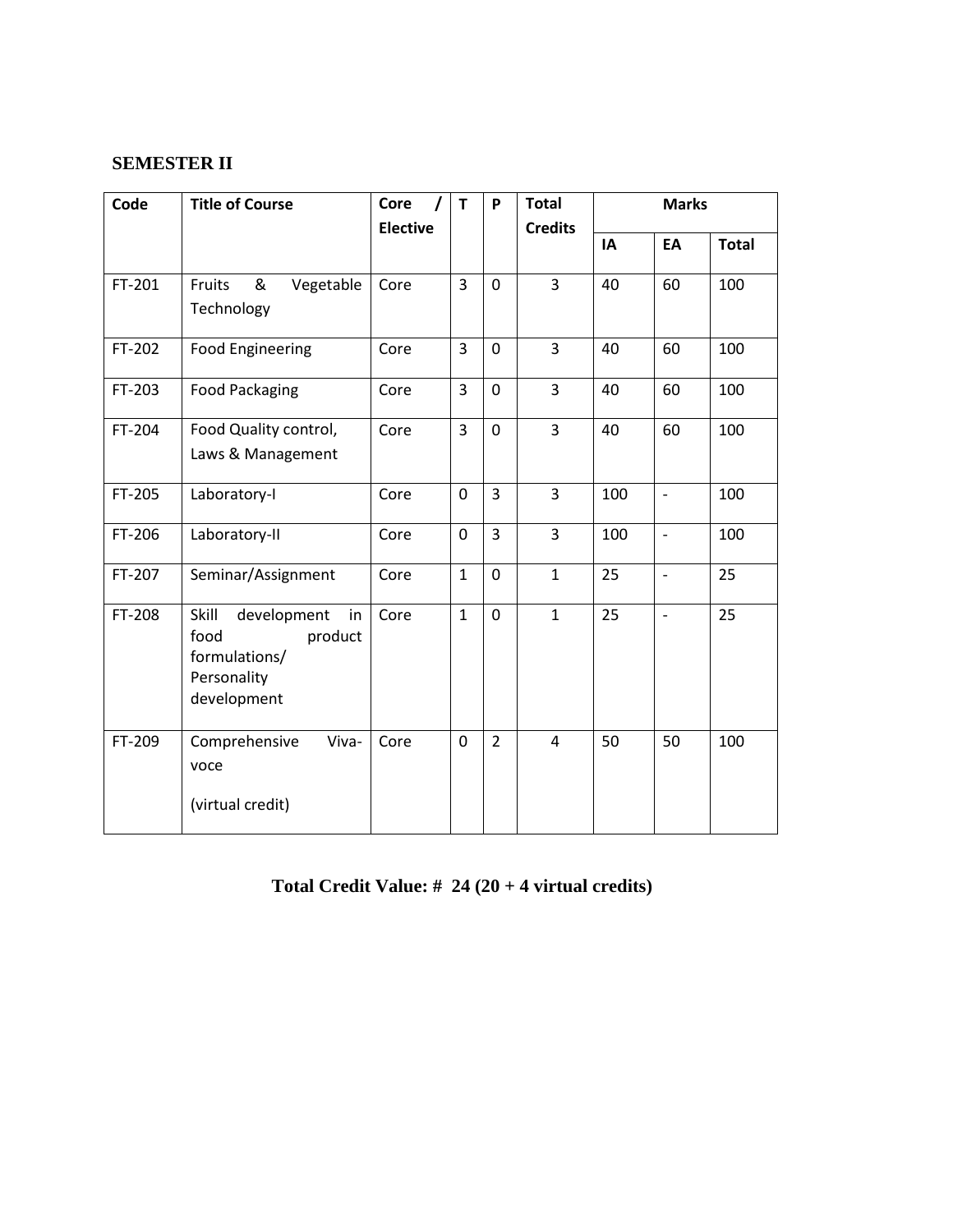## **SEMESTER III**

| Code   | <b>Title of Course</b>               | Core<br>$\prime$ | $\mathsf{T}$                     | P              | <b>Total</b>   | <b>Marks</b>     |                   |              |
|--------|--------------------------------------|------------------|----------------------------------|----------------|----------------|------------------|-------------------|--------------|
|        |                                      | <b>Elective</b>  |                                  |                | <b>Credits</b> |                  |                   |              |
|        |                                      |                  |                                  |                |                | IA               | EA                | <b>Total</b> |
| FT-301 | Processing of Cereals,               | Core             | $\overline{3}$                   | $\mathbf 0$    | 3              | 40               | 60                | 100          |
|        | Pulses, oil<br>seeds,<br>&           |                  |                                  |                |                |                  |                   |              |
|        | Sugar crops                          |                  |                                  |                |                |                  |                   |              |
| FT-302 | Dairy Technology                     | Core             | $\overline{3}$                   | $\mathbf 0$    | $\overline{3}$ | 40               | 60                | 100          |
|        |                                      |                  |                                  |                |                |                  |                   |              |
| FT-303 | a. Meat, Fish & Poultry<br>products  | Centric          |                                  |                |                |                  |                   |              |
|        | b. Fermentation                      | Centric/         |                                  |                |                |                  |                   |              |
|        | technology                           | Generic          | 3                                | $\mathbf 0$    | 3              | 40               | 60                | 100          |
|        | c. Product development               | Centric/         |                                  |                |                |                  |                   |              |
|        | from food industry<br>refuse         | Generic          |                                  |                |                |                  |                   |              |
| FT-304 | additives,<br>a. Food                | Centric/         |                                  |                |                |                  |                   |              |
|        | Spices,<br>&<br>Flavor<br>technology | Generic          |                                  |                |                |                  |                   |              |
|        | b. Food Biotechnology                | Generic          | 3                                | $\Omega$       | 3              | 40               | 60                | 100          |
|        | c. Biostatistics,                    | Generic          |                                  |                |                |                  |                   |              |
|        | computer<br>applications             |                  |                                  |                |                |                  |                   |              |
| FT-305 | Baking & Snacks food                 | Core             | $\overline{2}$                   | $\mathbf 0$    | $\overline{2}$ | 40               | 60                | 100          |
|        | technology                           |                  |                                  |                |                |                  |                   |              |
| FT-306 | Laboratory-I                         | Core             | $\mathbf 0$                      | 3              | 3              | 100              | $\qquad \qquad -$ | 100          |
| FT-307 | Laboratory-II                        | Core             | 0                                | 3              | 3              | 100              | $\qquad \qquad -$ | 100          |
| FT-308 | development<br>Skill<br>А.           | Core             | $\mathbf 1$                      | 0              |                | 75               |                   |              |
|        | programme                            |                  | $\begin{array}{c} + \end{array}$ |                | $\overline{2}$ |                  |                   | 100          |
|        | <b>B.</b> Seminar                    |                  | $\mathbf{1}$                     |                |                | $\boldsymbol{+}$ |                   |              |
|        |                                      |                  |                                  |                |                | 25               |                   |              |
| FT-309 | Comprehensive<br>Viva-<br>voce       | Core             | $\mathbf 0$                      | $\overline{2}$ | $\overline{2}$ | 50               | 50                | 100          |
|        | (virtual credit)                     |                  |                                  |                |                |                  |                   |              |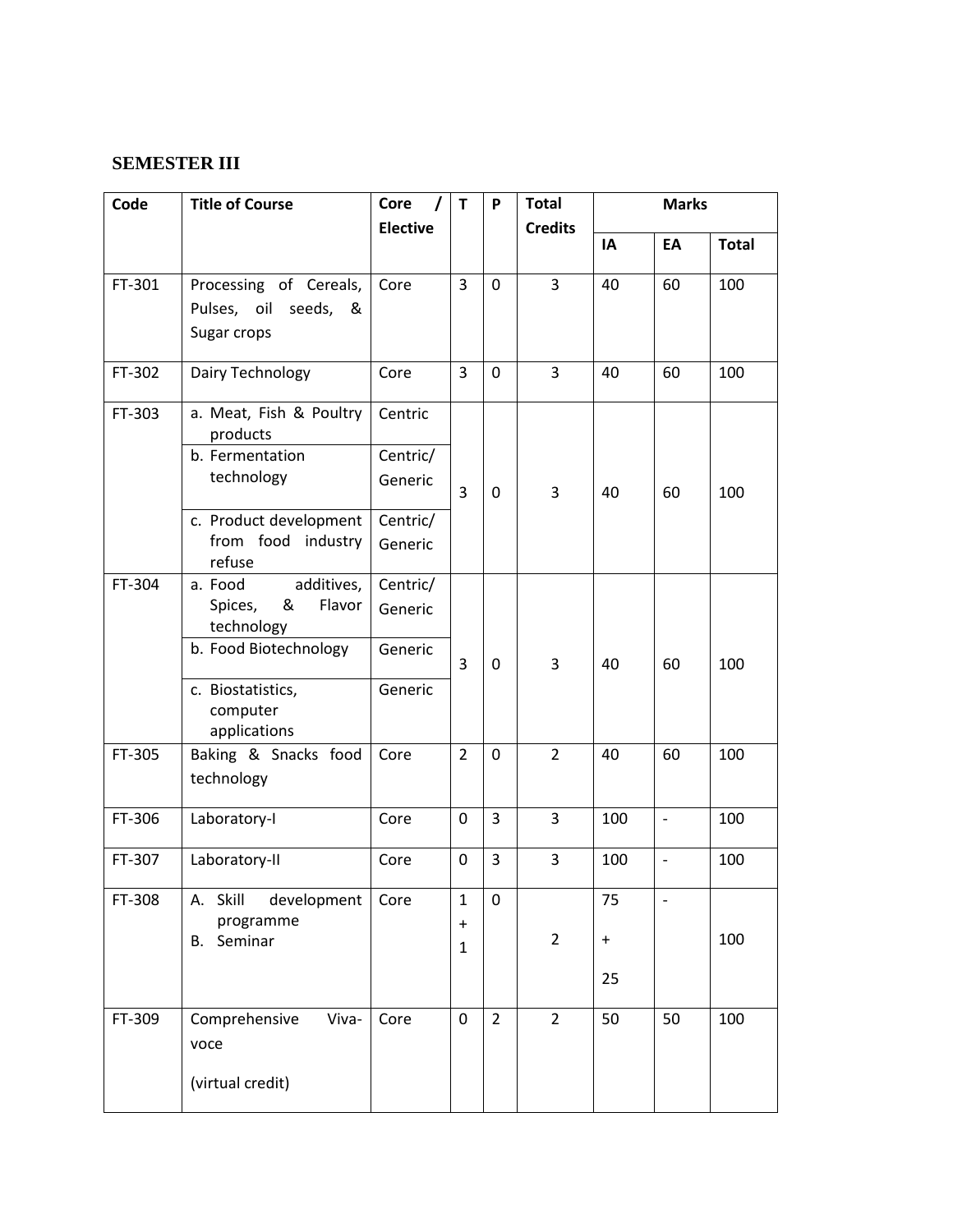#### **SEMESTER IV**

| Code   | <b>Title of Course</b>                                                          | Core / Elective             | T              | P           | <b>Total</b><br><b>Credits</b> | <b>Marks</b> |     |              |
|--------|---------------------------------------------------------------------------------|-----------------------------|----------------|-------------|--------------------------------|--------------|-----|--------------|
|        |                                                                                 |                             |                |             |                                | IA           | EA  | <b>Total</b> |
| FT-401 | Advances<br>Food<br>in<br>technology                                            | Core                        | 3              | $\mathbf 0$ | 3                              | 40           | 60  | 100          |
| FT-402 | a. Neutraceuticals<br>&<br><b>Functional foods</b><br>b. Food Toxicology        | Centric<br>Centric/ Generic |                |             |                                |              |     |              |
|        | c. Entrepreneurship &<br><b>Business</b><br>in<br>management<br>food technology | Centric/ Generic            | 3              | $\mathbf 0$ | 3                              | 40           | 60  | 100          |
| FT-403 | Personality/Skill<br>development                                                | Centric/Generic             | $\overline{2}$ | $\mathbf 0$ | $\overline{2}$                 | 40           | 60  | 100          |
| FT-404 | Major project                                                                   | Centric                     | 12             | $\mathbf 0$ | 12                             | 200          | 200 | 400          |
| FT-405 | Comprehensive<br>viva                                                           | Centric                     | $\overline{2}$ | $\mathbf 0$ | $\overline{2}$                 | 50           | 50  | 100          |

**Total Credit Value: # 22 (virtual credit)**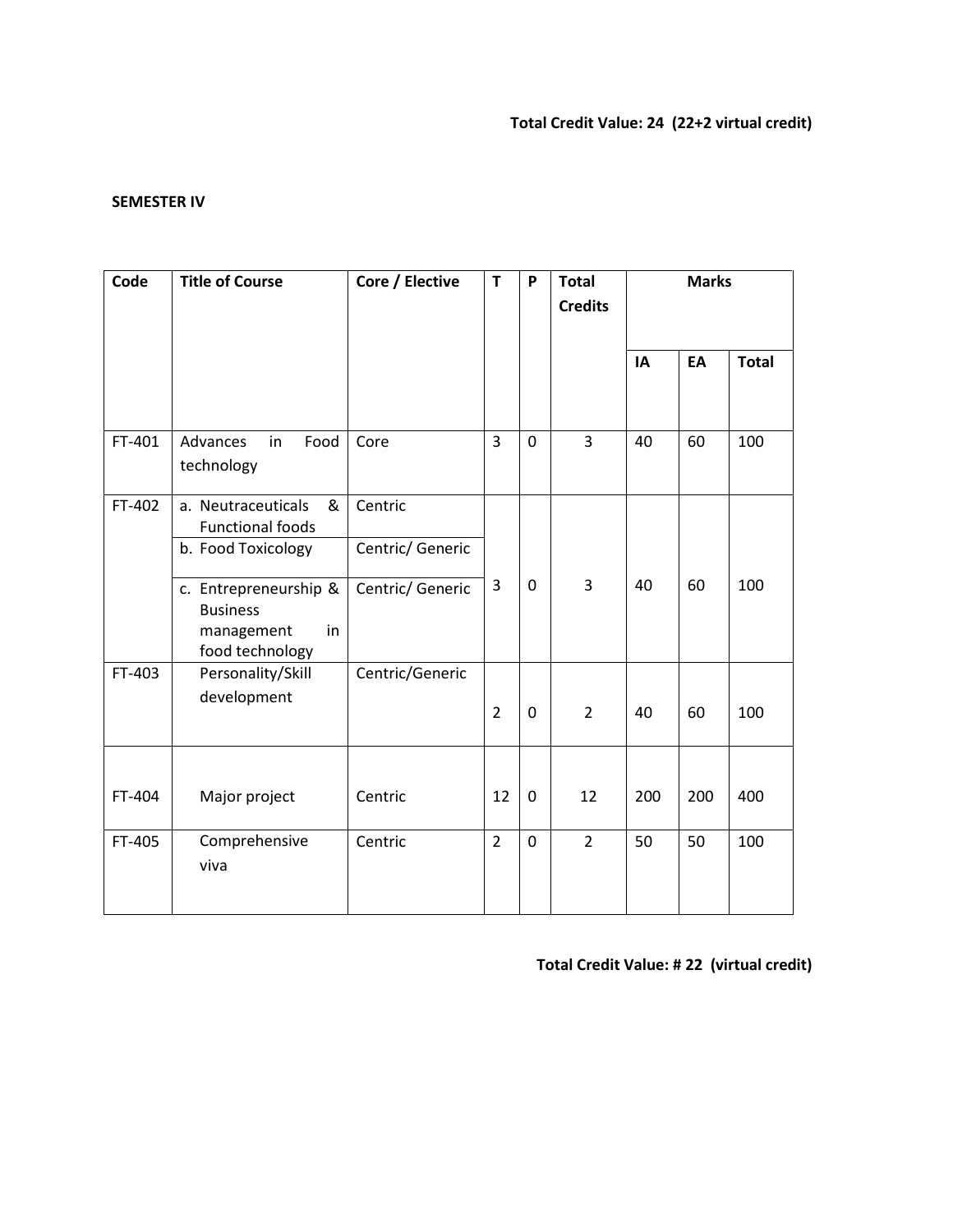**NOTE: Lecture (L): 1 hr = 1 Credit: Tutorial (T): 2 hr = 1 Credit . Practical (P): 2 hr = 1 Credit** 

- The generic credits may be obtained from other departments/faculties/Institutes.
- Elective credits may be obtained from same or other departments of the faculty
- Minimum credits be earned for award of degree 96 Credit (Valid credits -80 + Virtual Credits - 16)
- Minimum credits for promotion to next semester 12 valid credits/semester
- As part of skill development new product development will be practiced
- Every student would deliver minimum one seminar in a semester which would be evaluated.
- Comprehensive viva is based on all papers of given semester.
- The grading will be made on 10-point scale as described below:

| <b>Letter Grade</b> | <b>Grade Points</b> | <b>Description</b> | Range of Marks<br>(%) |
|---------------------|---------------------|--------------------|-----------------------|
|                     | 10                  | Outstanding        | 90-100                |
| A+                  | 9                   | Excellent          | 80-89                 |
| А                   | 8                   | Very good          | 70-79                 |
| B+                  |                     | Good               | 60-69                 |
| B                   | 6                   | Above Average      | 50-59                 |
| C                   | 5                   | Average            | 40-49                 |
| P                   | 4                   | Pass               | 35-39                 |
| F                   |                     | Fail               | $0 - 34$              |
| Ab                  |                     | Absent             | Absent                |

- The Semester Grade Point Average (SGPA) and Cumulative Grade Point Average (CGPA) will be calculated as weighted average of valid and virtual credit points secured by the student, except the credits of additional courses, if any. The SGPA and CGPA shall be rounded off up to 2 decimal places and reported in the grade sheet.
- SGPA is a measure of performance of the student in a semester. It is ratio of total credit points secured by a student in various courses registered in a semester and the total course credits taken during that semester, i.e.

SGPA (Si) = 
$$
\Sigma
$$
(Ci x Gi) /  $\Sigma$ Ci

where Ci is the number of credits of the ith course in a semester and Gi is the grade point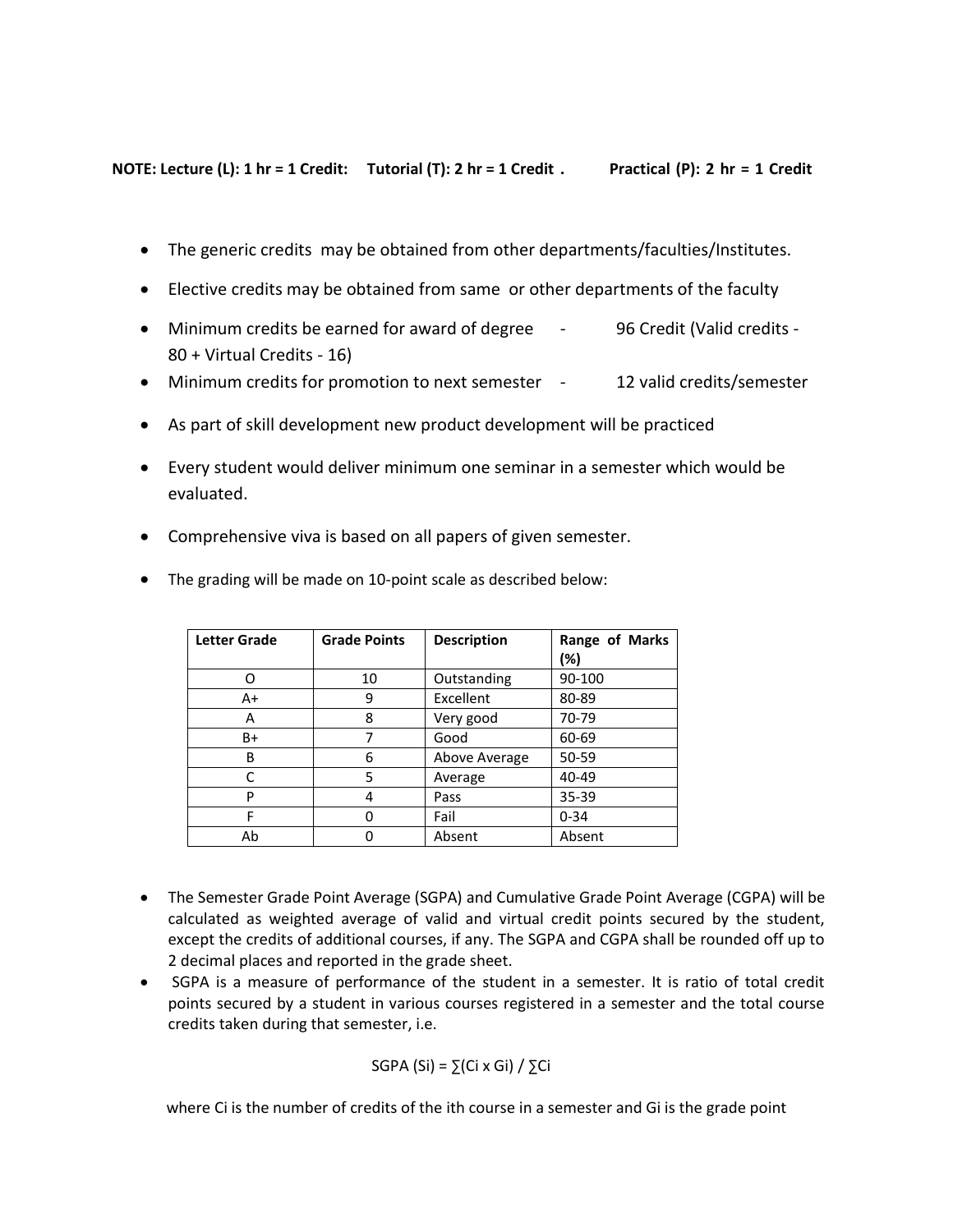scored by the student in the ith course.

 CGPA is a measure of overall cumulative performance of a student over all the semesters completed. The CGPA is the ratio of total credit points secured by a student in various courses in all the semesters completed and the sum of the total credits of all courses in all the semesters completed, i.e.

 **CGPA =** ∑(Ci x Si) / ∑ Ci

 where Si is the SGPA of the ith semester and Ci is the total number of credits in the semester.

 On completing all requirements for award of the degree, the CGPA will be calculated and this value will be indicated on the degree along with Division. The Final degree should also indicate the Division obtained as per follows:

| <b>Division</b>   | <b>Criterion</b>                                                    |  |  |  |  |  |  |
|-------------------|---------------------------------------------------------------------|--|--|--|--|--|--|
| First<br>division | The candidate has earned minimum number of credits required for the |  |  |  |  |  |  |
| with distinction  | award of the degree in first attempt with CGPA of 8.00 or above     |  |  |  |  |  |  |
| First division    | The candidate has earned minimum number of credits required for the |  |  |  |  |  |  |
|                   | award of the degree with CGPA of 6.50 or above                      |  |  |  |  |  |  |
| Second division   | The candidate has earned minimum number of credits required for the |  |  |  |  |  |  |
|                   | award of the degree with CGPA of 5.00 or above but less than 6.50   |  |  |  |  |  |  |
| Pass division     | The candidate has earned minimum number of credits required for the |  |  |  |  |  |  |
|                   | award of the degree with CGPA of 4.00 or above but less than 5.00   |  |  |  |  |  |  |

- The student will be promoted to the next semester if he/ she secures at least 12 valid credits in a semester. In case the student secures less than 12 valid credits in any semester, then the student will be asked to repeat the entire semester and that semester will be treated as zero semester.
- The student should not carry more than 5 courses (combining theory and practical) in Ist year, IInd year or IIIrd year to be promoted to the next year.
	- Repetition of a theory / practical course is allowed only to those candidates who get F or Ab in the course. The student has to pay the prescribed fee for repeating the course.
	- On account of valid reasons, a student may withdraw from a semester. In such case the semester will be treated as zero semester.
	- In case of zero semester, the student will not be promoted to the next semester till he/ she clears that semester. The UTD may allow such a student to register in the subsequent semester whenever it is offered by the concerned UTD. The student has to pay semester fee again in such cases. If the student withdraws within one month from starting of the semester then semester fee will not be charged again.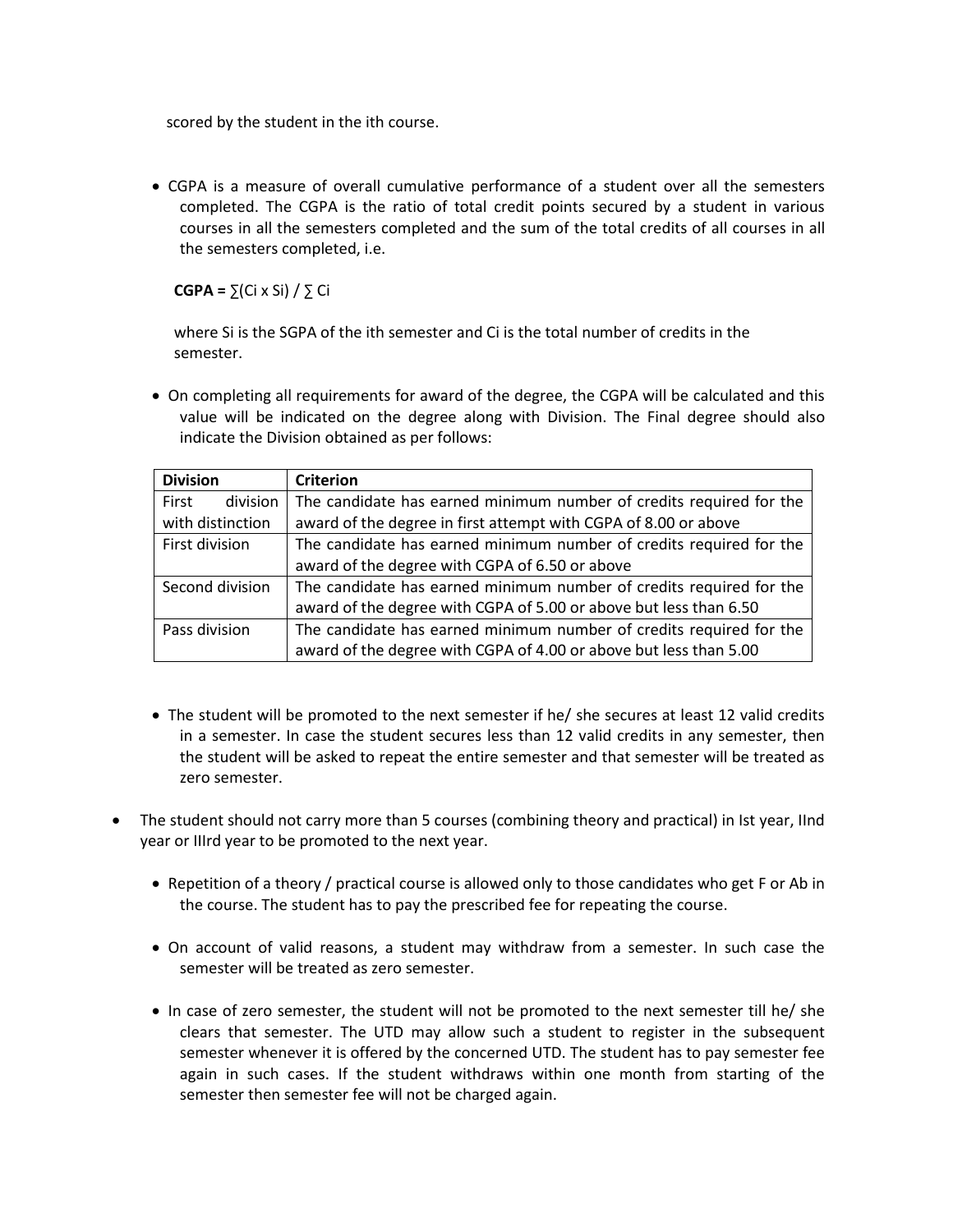- The practical course can be repeated as and when it is offered.
- Dissertation / project report/ internship of 3-6 credits will be assessed by the internal supervisor, in general, however, UTD may get it assessed by an internal supervisor and an external expert.
- A comprehensive viva-voce of 4 virtual credits will be conducted at the end of each semester of the programme by a board of four examiners, at least ONE of whom shall be external. The grades awarded in the viva-voce shall be shown separately in the grade-sheet.
- The conversion of CGPA in to percentage will be as follow to facilitate its application in other academic matters:

Equivalent Percentage = CGPA x10

# **SYLLABUS (2015 -2016)**

# **FT 101 FOOD BIOCHEMISTRY AND NUTRITION**

#### **UNIT -I**

Introduction to different food groups and its importance in nutrition.

**Carbohydrate:** Introduction, digestion, food sources. Metabolic pathways for breakdown of carbohydrates: glycolytic pathway, pentose phosphate pathway, citric acid cycle, electron transport chain, ATP balance, gluconeogenesis, deficiency, metabolic defects such as diabetes associated with carbohydrates.

#### **UNIT -II**

**Protein:** Introduction, Essential amino acids. food sources, metabolic defects, Metabolism of proteins – outlines (digestion and absorption); Nitrogen balance & nitrogen pool; Evaluation of quality of proteins, deficiency symptoms, prevention and cure.

**Fat: Digestion**: Introduction, digestion, metabolism outlines, essential fatty acids, food sources, metabolism of fat and fatty acid, nutritive functions, effects of excess and deficiency: obesity, cardiovascular diseases. Nutritional significance of lipo proteins.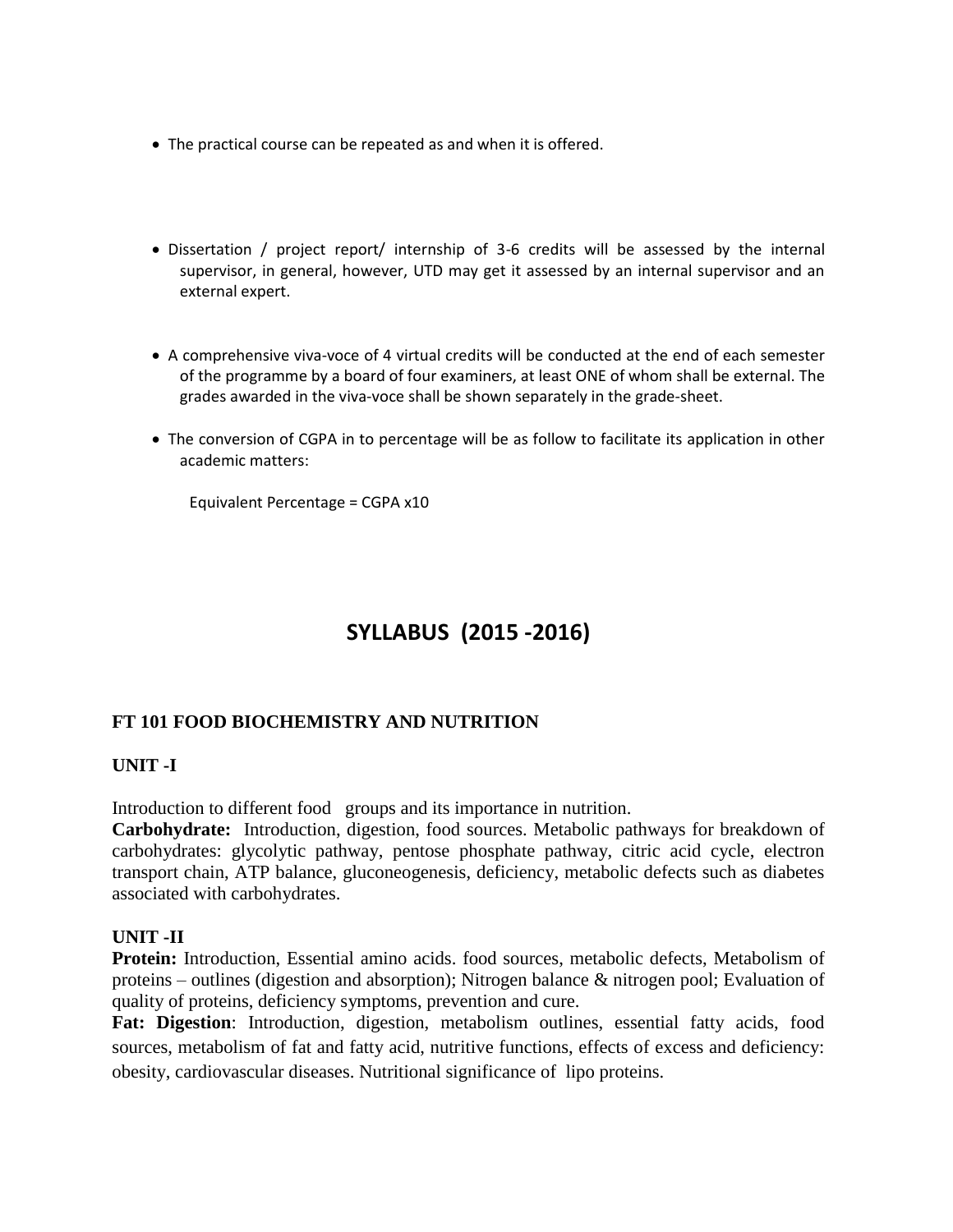#### **UNIT –III**

**Fat soluble vitamins**: Sailent features, requirements, food sources, effects of excess and deficiency, rinciples.

**Water soluble vitamins**: silent features, requirements, food sources, effects of excess and deficiency.

**Minerals:** silent features, requirements, food sources, effects of excess (if any) and deficiency factors affecting utilization.

Principles and outlines of estimation of micro and macro elements.

Principles and outlines of estimation of fat soluble vitamins and water soluble vitamins.

### **Unit IV**

**Energy metabolism:** Basal metabolic requirements and activity, SDA- specific dynamic action of food, respiratory quotient of food, caloric requirement of humans.

**Recommendatory dietary allowance:** concept of balance diet, menu planning in different ages and diseases.

### **Unit V**

Introduction to sensory evaluation, Selection of sensory panelists; Factors influencing sensory measurements; Sensory quality parameters -Size and shape, texture, aroma, taste, color and gloss; Detection, threshold and dilution tests Different tests for sensory evaluation– discrimination, descriptive, affective; Flavour profile and tests; Ranking tests; Methods of sensory evaluation of different food products. Selection and training of sensory panel; Detection and threshold tests; Ranking tests for taste, aroma colour and texture; Sensory evaluation of various food products using different scales, score cards and tests;

#### **Text Books / References :**

- 1. Lehninger, Nelson & Cox, Principle of Biochemistry, CBS Publication
- 2. Modern Experimental Biochemistry, Boyer, Pearson Education
- 3. Lubert stryer, Biochemistry, Freeman & Co, N.Y.
- 4. Voet & Voet, Fundamentals of Biochemistry, Jonh Willey & Sons
- 5. Hames, B. D. (Ed), Biochemistry, Viva Books
- 6. Essentials of Food and Nutrition, Swaminathan, Vol 1 & 2
- 7. Fundamentals of Food and Nutrition by Sumati. R. Muldambi
- 8. Nutrition and dietetics by Rose
- 9. Nutrition and dietetics by Joshi

#### **FT 102 FOOD CHEMISTRY**

# **UNIT -I**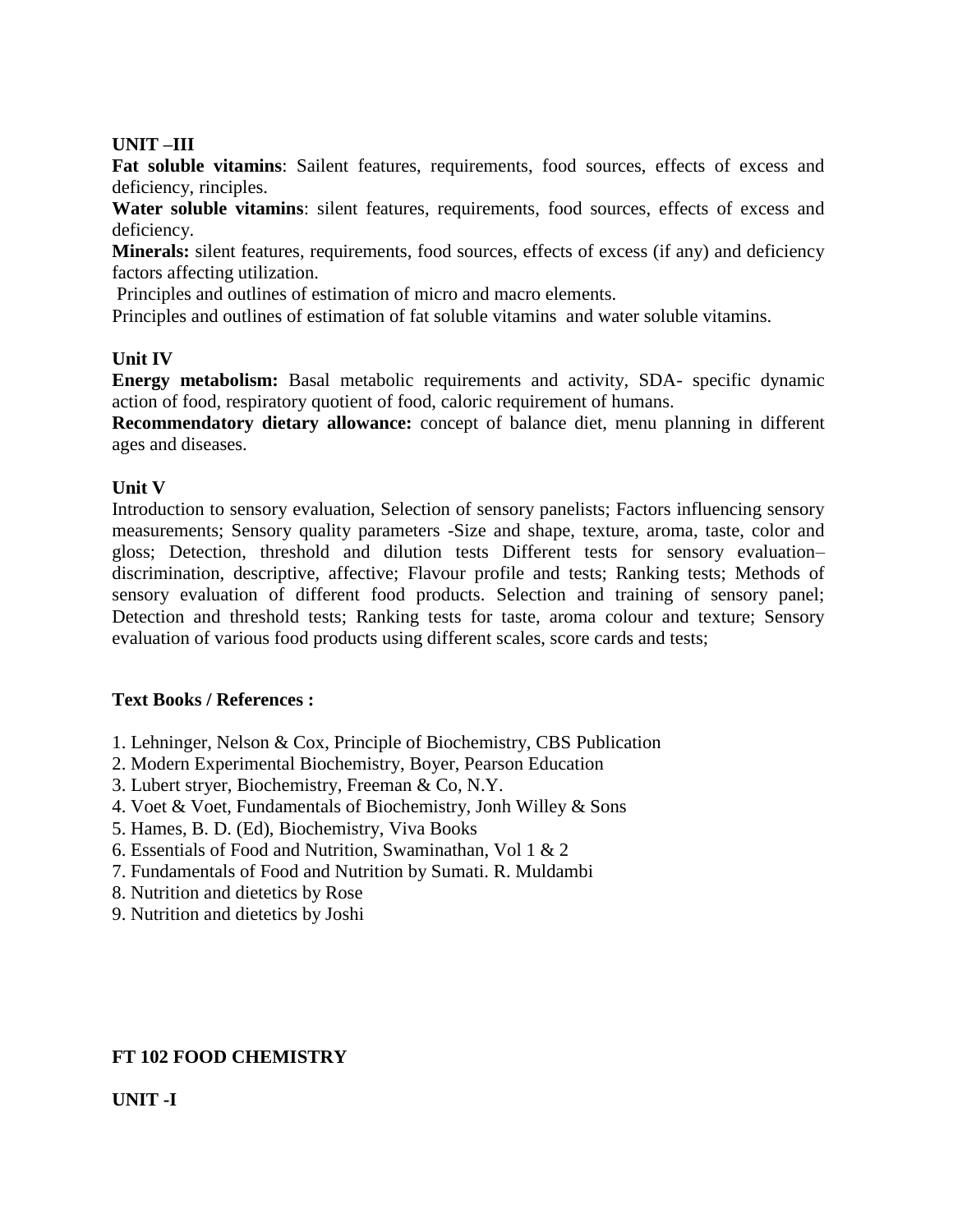**Carbohydrate :** General introduction, classification, structure, properties and functions of carbohydrates, role of carbohydrate in food industries, sugars, starch, cellulose, glucans, hemicelluloses, gums, pectic substances, polysaccharides, Modified starch.

**Browning reactions in food:** Enzymatic and non-enzymatic browning in foods of vegetable and animal origin during storage and processing of foods.

**Non-calorific sweeteners:** Artificial and Natural

Methods of estimation of carbohydrates-principles and outlines

# **UNIT -II**

**Proteins :** General introduction, classification, structure, properties, purification and denaturation of proteins, protein derived from milk, egg protein, meat protein, fish muscle protein, oil seed protein and cereal protein. Allergens associated with food proteins. Modified proteins and application in food industry. Single Cell Protein.

Methods of estimation of protein-principles and outlines.

**Food Adulteration**-Outlines and detection methods.

# **UNIT –III**

**Lipids :** General introduction, classification, properties, functions and requirements of food lipids, refining of crude oil, hydrogenation and winterization. Vegetable and animal fat, margarine, lard, butter. Frying and shortenings. Flavor changes in fats and oils, lipid oxidation & factors affecting lipid oxidation.

Methods of estimation of lipids-Principles and outlines.

# **Unit IV**

**Vitamins:** General introduction, Fat and Water soluble Vitamins, effect of various processing treatments and fortification of foods.

**Minerals:** General introduction, effect of various processing treatments

Water: Chemistry, role in food storage, water activity and growth of microorganisms, physical, chemical and microbiological characteristics of water.

# **Unit V**

**Enzymes:** General introduction, Nature, function, nomenclature & structure, its

classification and properties of enzymes and its activity in different food systems, factors affecting rate of enzymatic action .Flavor production by enzymes.

**Plant pigments and their role in Food Industry:** Carotenes, Xanthophylls, Chlorophyll, Bitter Substances and Tannins.

#### **Text books and Reference materials**

1. Beltz, H.D. 2005. *Food Chemistry*. Springer Verlag.

2. Fennema, O.R, 2006, Food Chemistry, Academic Press.

3. Meyer, L.H. 1987. *Food Chemistry*. CBS publishers and Distributors, New Delhi.

4. Potter, N.N. and Hotchikiss, J.H. (2006), Food Sciences, Fifth edition, CBS publishers and Distributors, New Delhi.

5. Fennema, O.R.2006*. Food Chemistry*. Marcel Dek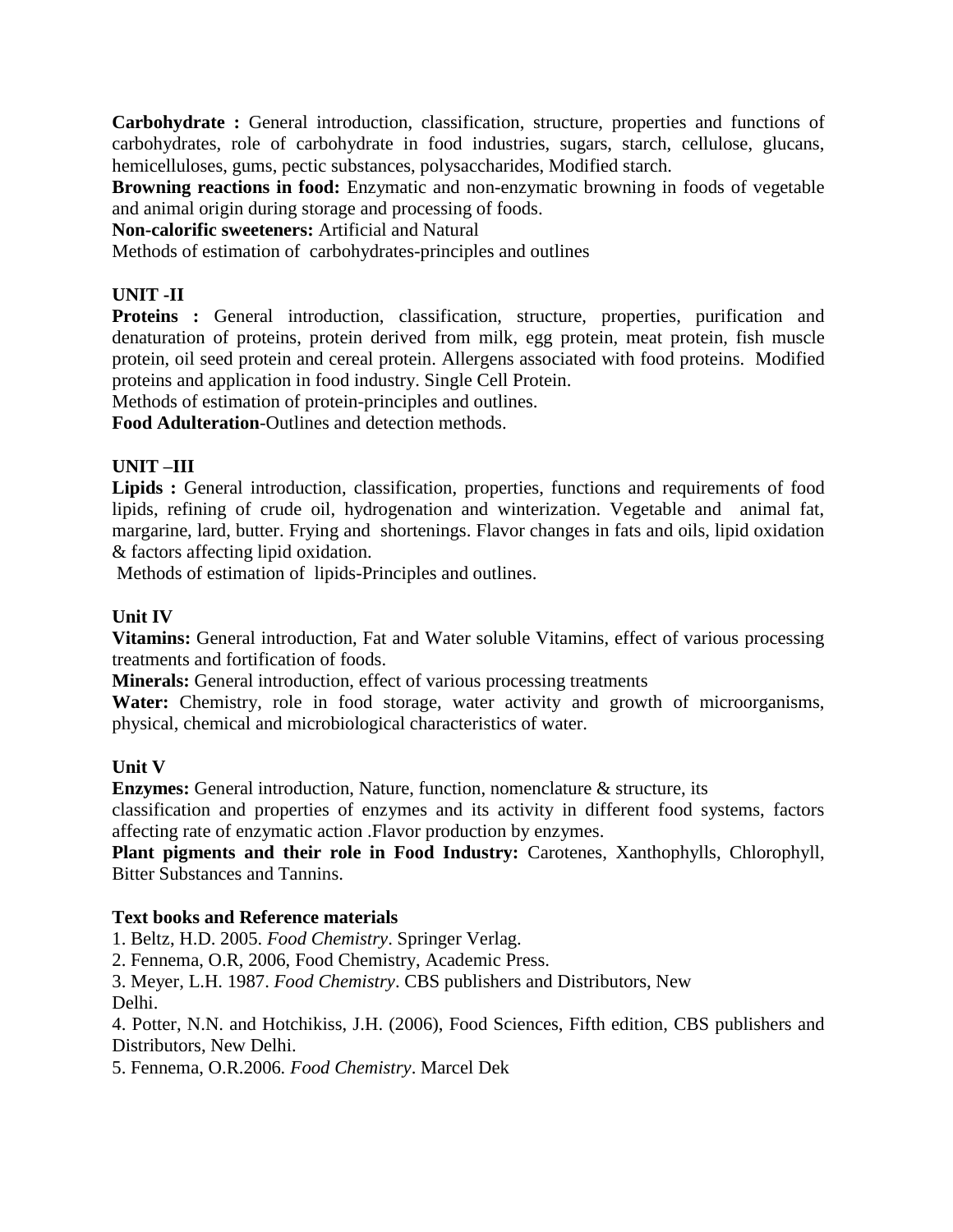# **FT 103 FOOD MICROBIOLOGY**

## **UNIT I**

Definition, Historical Development, Classification and importance of Yeast, Mold and Bacteria. Importance and significance of microorganisms in Food science. Micro-organisms importance in food - Factors affecting the growth of micro organisms in food – Intrinsic and Extrinsic parameters that affect microbial growth.

# **UNIT II**

Food Hygiene and Sanitation: Contamination during handling and processing and its control ; indicator; indicator organisms; rapid methods in detection of microorganisms. Thermal inactivation of microbes- Concept,determination & importance of TDT, F, Z & D values,factors affecting heat resistance, pasteurization and sterilization.

#### **UNIT III**

Protection and preservation of Foods: Modified atmosphere, Radiation in

foods from the microbiological angle. Outlines of indicators of water and food safety and quality-Microbiological criteria of foods and their significance.

#### **UNIT IV**

**Food spoilage:** Characteristic features, dynamics and significance of spoilage of different groups of foods - Cereal and cereal products, vegetables and fruits, meat, poultry and sea foods, milk and milk products, packed and canned foods.

**s**: *Bacterial food borne diseases* ( Staphylococcal intoxification,

Botulism, Salmonellosis, Shigellosis, Enteropathogenic Escherichia Coli Diarrhoea,

Clostridium Perfringens gastroenteritis, Bacillus cereus Gastroenteritics), *Mycotoxins:*

Aflatoxicosis, Deoxyni valenol Mycotoxicosis, Ergotism.

# **UNIT V**

**Colorimetry :** Introduction,beers & lamberts law,extinction coefficient,general principles of colorimeter,application in food industry.

**Flourimetry:** Introduction,principle,instrumentation & application.,

Flame photometry: Instrumentation & application.

**Spectroscopy:** General principle,instrumentation,types-atomic absorption spectrophotometer, UV-Visible,principle ,instrumentation & applications.

# **Text Books / References** :

- 1. Essentials of Microbiology; K. S. Bilgrami; CBS Publishers, Delhi
- 2. Food Microbiology; WC Frazier; Tata McGraw Hill, Delhi
- 3. Modern Food Microbiology; James M Jay; CBS Publishers, Delhi
- 4. Microbiology; Pelczar, Chan and Krieg; Tata McGraw Hill, Delhi
- 5. Basic Food Microbiology; Bannett, Chapman and Hall
- 6. Food Microbiology; M. R. Adams
- 7. Hand Book of Microbiology; Bisen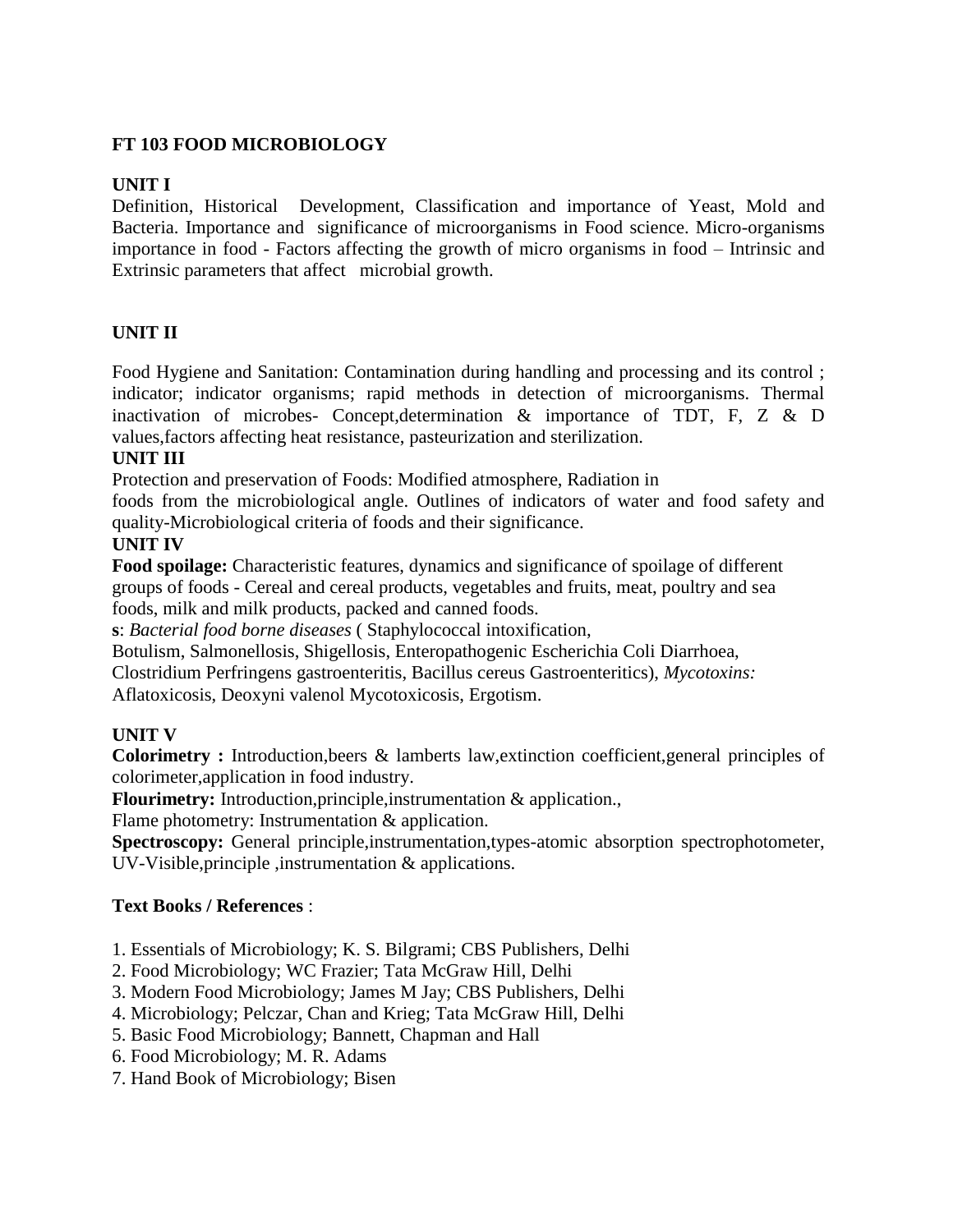# **FT104 PRINCIPLES OF FOOD PROCESSING & PRESERVATION**

## **UNIT -I**

**Introduction:** Definition and scope of Food science and technology, historical development of food processing and preservation, general principles of food preservation

**Processing and preservation by heat:** Blanching, pasteurization, sterilization and UHT processing,

canning, extrusion cooking, dielectric heating, microwave heating, baking, roasting and frying. Retort processing of ready to eat (RTE) products.

**Baking:** Milling, Principle of baking various of baked products.

# **UNIT -II**

**Radiation:** Source of radiations, mode of action effect on microorganisms and different nutrients dose requirements for radiation preservation of food.

**Microwave heating:** Principles and application in Food processing

# **UNIT –III**

**Refrigeration and Freezing Preservation**: Refrigeration and storage of fresh food major requirement of refrigeration plant atmospheric storage , refrigerated storage of various food freezing point of selected food influence of freezing and freezing rate of quality of the food product. Method of freezing storage ,and thawing of frozen food

### **Unit IV**

**Chemical Preservation**: Preservation of food by use of sugar, salt, chemicals, antibiotics & by smoking

**Concetration**: Application in food industry processes and equipment for manufacture of various concetrated foods and their keeping quality

Fermentation: Application in preservation of food pickling. curing etc

#### **Unit V**

**Drying:** Processing and preservation by drying, concentration and evaporation ,various methods employed in production of dehydrated food products , selection of methods based on characteristics of foods to be produced, advantages and disadvantages of different methods, sun-drying , tray or tunnel drying , spray drying , drum drying , freeze drying, fluidized bed drying. Physical and chemical changes during drying control of chemical changes, desirable and undesirable changes. Packaging and storage of dehydrated food products. Outlines of moisture analysis.

#### **Text books and Reference materials**

1. Desrosier NW & James N. (2007). Technology of food preservation. AVI. Publishers

2. Fellows, P.J. (2005). Food processing technology: Principle and Practice. 2nd Ed. CRC Publishers

3. Jelen, P. (2005). Introduction to Food Processing. Prentice Hall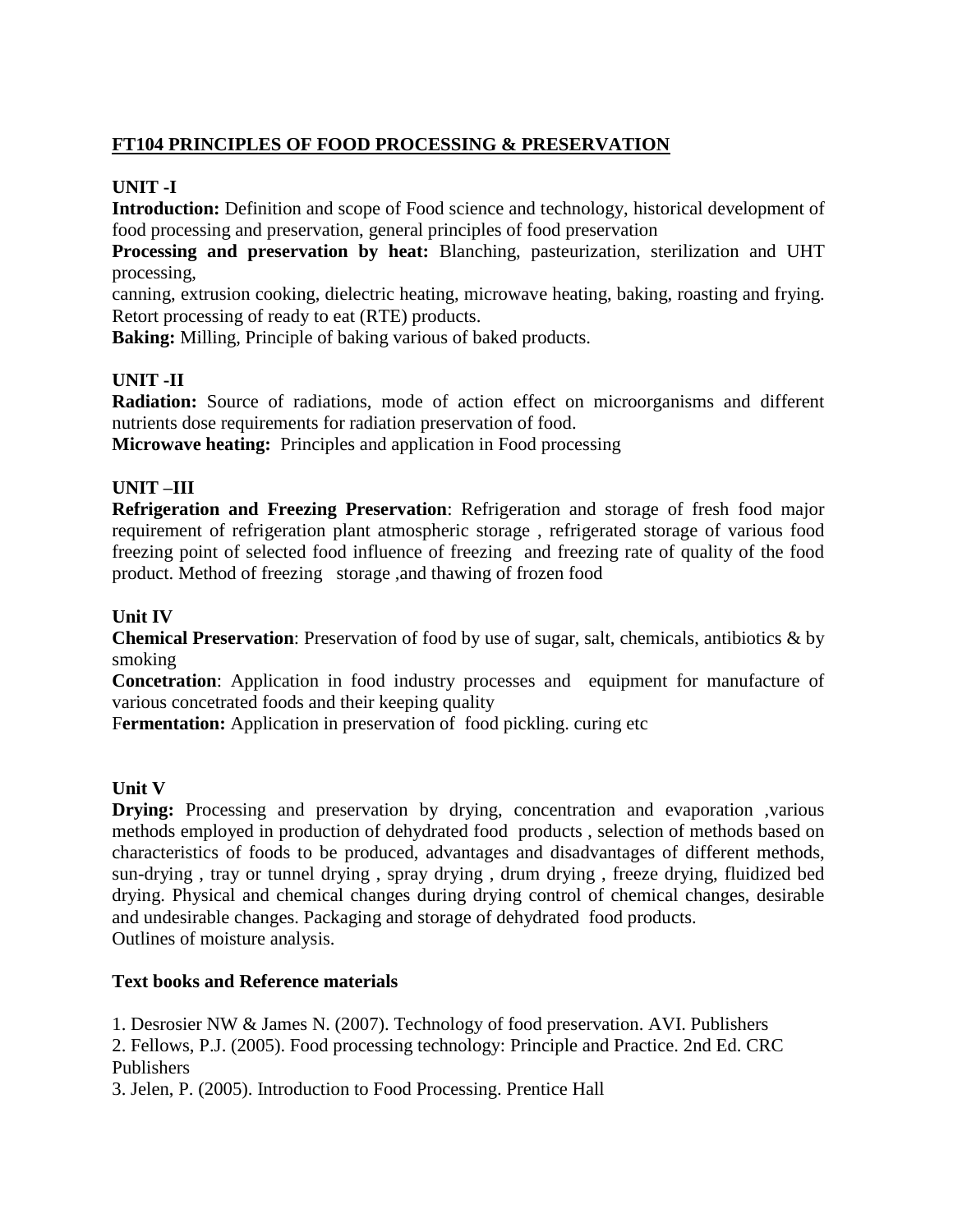4. N.M.Potter, Food Science and Technology.

## **FT 105 : LAB COURSE-I**

- 1. Qualitative analysis of carbohydrates
- 2. Qualitative analysis of Proteins
- 3. Analysis of lipids: acid value, iodine value, saponification value etc
- 4. Estimation of carbohydrates in food materials
- 5. Estimation of proteins in food materials
- 6. Estimation of crude fibre in food materials
- 7. Estimation of ascorbic acid in food materials
- 8. Estimation of calcium in food materials
- 9. Estimation of cholesterol in food materials
- 10. Estimation of calorific value of foods

#### 11. **Sensory evaluation**:

- a. Taste panel
- b. Basic taste
- c. Difference test
- d. Ranking test for color, aroma and texture
- e. Threshold test
- f. Hedonic scale

# **FT 106: Lab course-II**

# **A) Processing Of Food And Food Microbiology**

- 1. Determination of moisture in different food samples.
- 2. Determination of TSS in different food samples.
- 3. Quality assessment by Blanching and browning control
- 4. Quality assessment by different drying methods.
- 5. Determination of acidity and PH different food samples.
- 6. Determination of ash in food samples.
- 7. Instruments used for food processing.
- 8. Determination of gelatinization
- 9. Stages of sugar cookery
- 10. Estimation of gluten content

# **B) Food Microbiology Lab**

- 1. Preparation of common laboratory media and study of a compound microscope.
- 2. Staining: Gram's staining,
- 3. Sub culturing of a bacterial strain in liquid and solid medium.
- 4. Study of growth of E. coli by a spectrophotometer.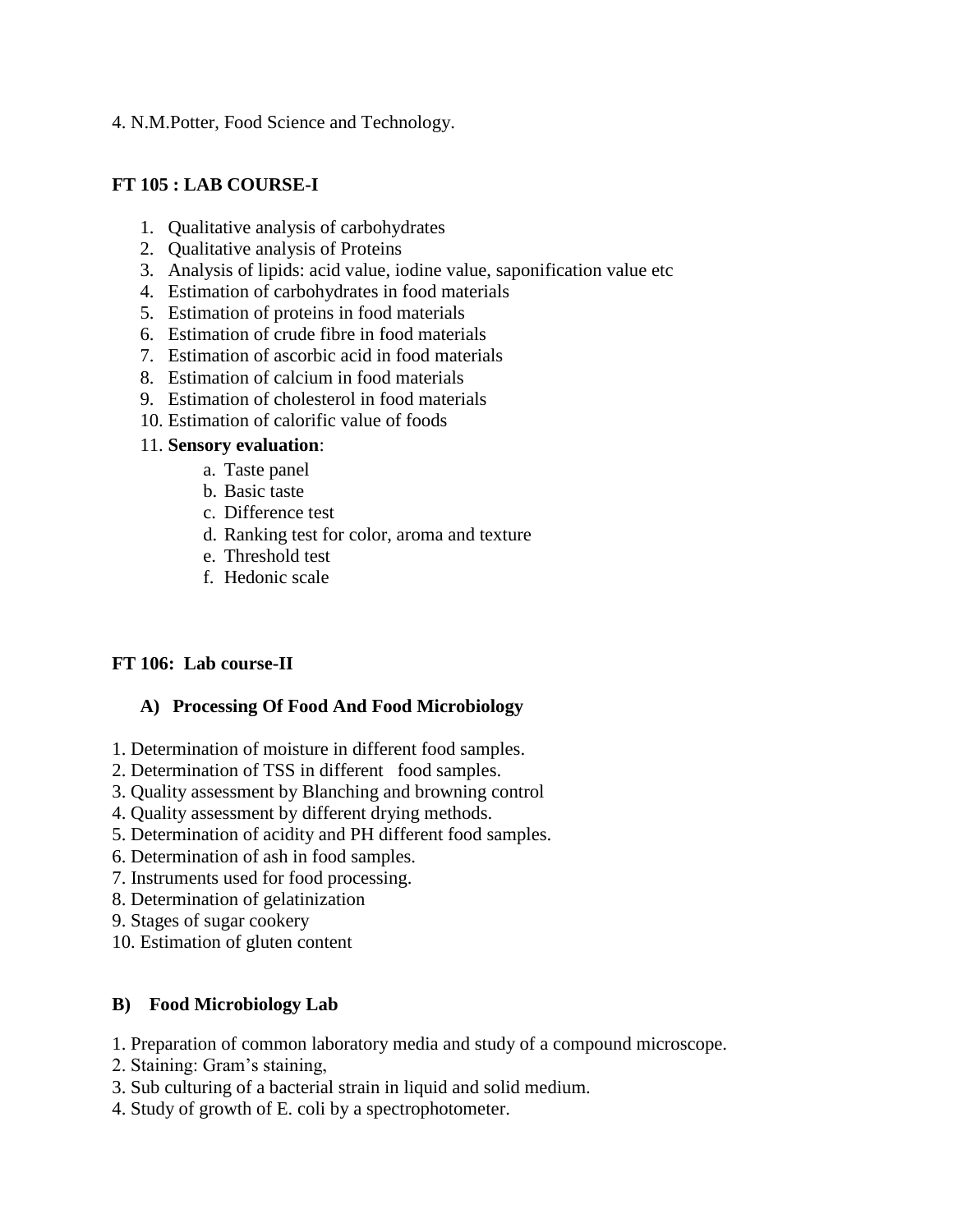5. Study of microbiological quality of milk by MBRT test.

6. Preparation of synthetic medium for yeast and mould and inoculation with standard strains of yeasts and moulds.

- 7. Microbiological analysis of typical processed food and unprocessed food.
- 8. Dilution and Plating by spread –plate and pour –plate techniques.
- 9. Isolation of pure culture.
- 10. Test for adulteration in different food samples.

### **FT 107: SEMINAR / ASSIGNMENT**

Every student shall deliver atleast one seminar on topic of the curriculum/ advances in food technology which will individually be assessed by every available teacher on the basis criteria laid down by the Staff council. Students in audience will also be encouraged to assess the seminar on the given criteria and their evaluation will also be given due consideration. The average marking will be taken into consideration.

### **FT 108: PERSONALITY DEVELOPMENT/ SKILL DEVELOPMENT IN FOOD PRODUCT FORMULATION**

Every student will be imparted skills in development of new products and will be evaluated by the concerned teacher.

# **FT 109: COMPREHENSIVE VIVA**

A comprehensive viva-voce of 4 virtual credits will be conducted at the end of semester of the programme by a board of four examiners.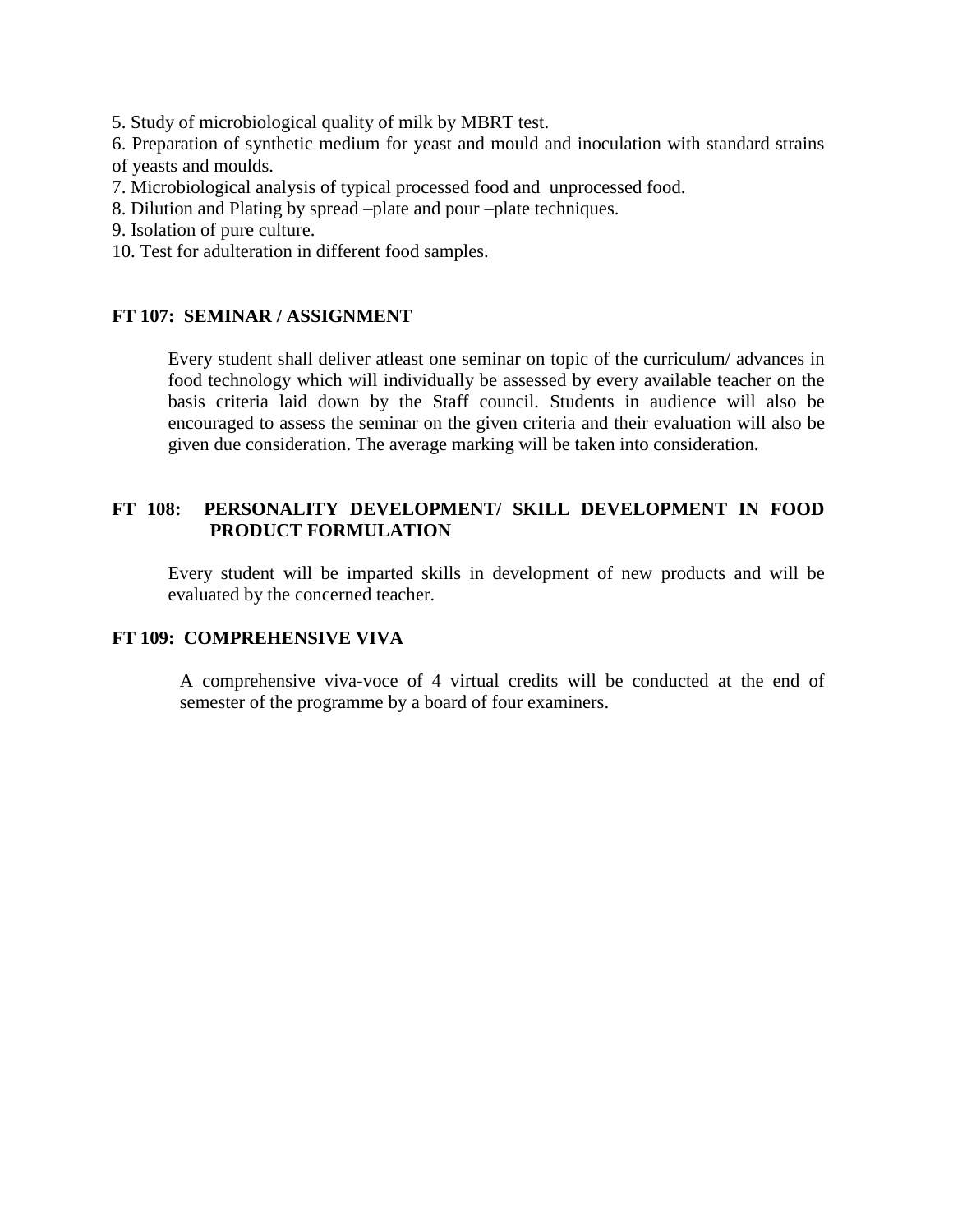# **FT 201: FRUITS AND VEGETABLE TECHNOLOGY**

#### **UNIT -I**

Introduction, definition, role, importance and status of post harvest technology.

Fruits and vegetables: Morphology of fruits and vegetables, maturity indices and methods of maturity determinations. Post-harvest physiological and biochemical changes in fruits and vegetables, ripening of climacteric and non climacteric fruits; regulations, methods.

#### **UNIT –II**

**Post harvest disorders-** Factors affecting post harvest changes, handling and packaging of fruits and vegetables**,** chilling injury & disease, storage practices: CA and MA, hypobaric storage, pre-cooling and cold storage, Zero energy cool chamber,commodity pretreatments chemicals, wax coating, VHT and irradiation.

### **UNIT –III**

Drying and dehydration of fruits and vegetables, problems related to storage of dehydrated products., Canning of fruits and vegetables,its process,spoilage in canned foods.Changes during freezing of fruits of vegetables and problems related to storage of frozen products.

#### **UNIT –IV**

**Vinegar:** Method of preparation and quality control

**Tea, Coffee and Cocoa:** Production and manufacturing.

**Pectin:** Raw material processes and uses of pectin, products based on pectin, manufacturing and quality control.

#### **UNIT –V**

**Fruits and Vegetables**: Preparation of juice, syrup, squashes, jam, jellies, marmalades, cordials and nectars, fortification and soft drinks.

**Tomato products**: Preparation of various tomato products and quality control.

**Pickles and chutney**: Preparation of various pickles, sauces and chutneys,problems related to shelf life of pickles and chutneys, quality control.

#### **References :**

- 1. Bose, T.K. Ed. 1985. Fruits of India: Tropical and Sub-tropical. Naya Prokash, Calcutta. Dauthy, M.E. 1997. Fruit and Vegetable Processing. International Book Distributing Co. Lucknow, India.
- 2. Hamson, L.P. 1975. Commercial Processing of Vegetables. Noyes Data Corporation, New Jersey.
- 3. Lai, G., Siddappa, G. and Tondon G.L. 1986. Preservation of Fruits and Vegetables, indian Council of Agril. Research, New Delhi.
- 4. Salunkhe, D.K. and Kadam, S.S. Ed. 1995. Handbook of Fruit Science and Technology: Production, Composition and Processing. Marcel Dekker, New York. Salunkhe, D.K. and Kadam, S.S. Ed. 1995. Handbook of Vegetable Science and Technology. Production,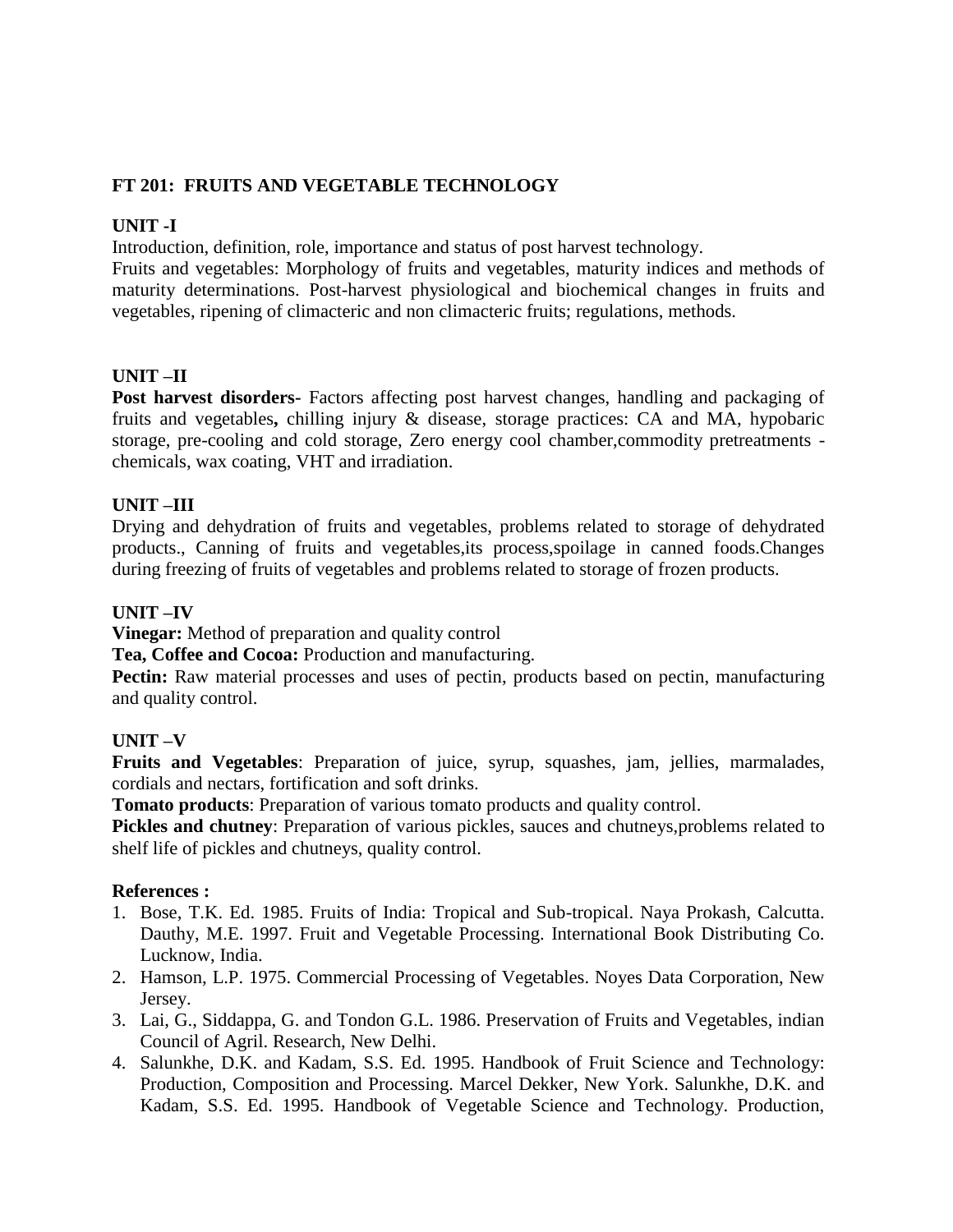Composition, Storage and processing Marcel Dekker, New York.

5. Srivastava, R.P. and Kumar, S. 1998. Fruit and Vegetable Preservation: Principles and Practices. 2nd Ed. International Book Distributing Co. Lucknow.

# **FT 202: FOOD QUALITY CONTROL, LAWS AND MANAGEMENT**

## **UNIT -I**

#### **Food safety and hygiene**

**Food safety concept- Importance** of food safety in food processing. Food hygiene and its practices (GMP/GHP, GAP, GLP). Hygiene verification on food industry, cleaning and sanitation (CIP, ETP,WTP, Pest control) prevention and control.

# **UNIT –II**

**Concept of quality:** Quality attributes- physical, chemical, nutritional, microbial and sensory, their measurement and evaluation**.** Quality measurement techniques, process design and control and product design and control, TQM, IPR and Patent.

### **UNIT –III**

**Food laws and regulations:** Food safety 2006, 2011 act and regulation, FSSAI. Various organizations dealing with inspection and traceability and authentication, Certifications (BIS, AGMARK,ISO, FPO, MFPO, PFA, MPO, etc.)

### **UNIT –IV**

**International food laws and regulations:** US Federal laws, USDA, FDA, FAO, WHO, CODEX, HACCP.

**Differential financial institutions:** NABARD, WTO, World Bank.

#### **UNIT –V**

**Entrepreneurship in food processing:** Concept of entrepreneur and entrepreneurship, quality, functions of an entrepreneur. Current status of entrepreneurship in Indian food industries. Introduction to marketing (demand, supply, sample survey techniques, marketing information, consumer trends and behavior), and HRM (concept, planning and appraisal).

#### **References:**

- 1. Early R.1995.*Guide to Quality Management Systems for Food Industries*. Blackie Academic.
- 2. Krammer A & Twigg BA.1973. *Quality Control in Food Industry*. Vol. I, II. AVI Publ.

3.Chhabra TN & Suria RK. 2001. *Management Process and Perspectives*. Kitab Mahal.

4Jhingan ML. 2005. *International Economics*. 5th Ed. Virnda Publ.

5.Kotler P. 2000. *Marketing Management*. Prentice Hall.

6. Reddy SS, Ram PR, Sastry TVN & Bhavani ID. 2004. *Agricultural Economics*. Oxford & IBH.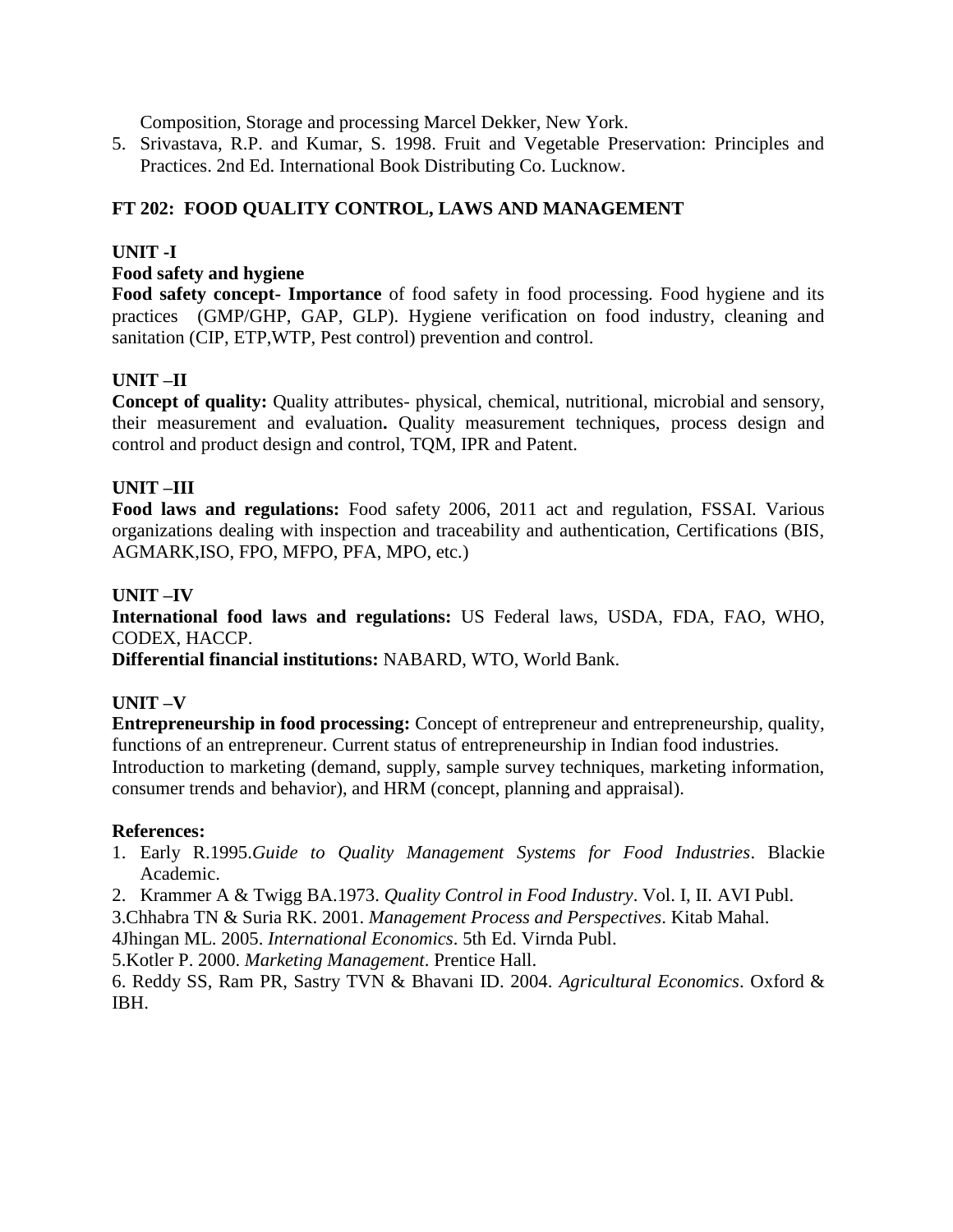# **FT 203: FOOD ENGINEERING**

# **UNIT -I**

I**ntroduction**: General concept,essential scope & scenario

**Size Reduction process:**Principles,theories &laws, energy consideration, equipments & size reduction of various food products

Mixing & forming: Theory & applications, mixing indices, equipments for solid and liquid foods products.

# **UNIT –II**

**Process Heat Transfer** - Modes of heat transfer and overall heat transfer; thermal properties of foods such as specific heat and thermal conductivity,Fourier's law, steady state and unsteady state conduction,heat exchange equipment; energy balances; rate of heat transfer; thermal boundary layer, heat transfer by forced convections, heat transfer to flat plate and in non Newtonian fluids, heat transfer in turbulent flow; heating and cooling of fluids in forced convection outside tubes, natural convection

# **UNIT –III**

Food dehydration: Mechanism of drying, moisture & drying rate curves, constant and falling rate periods,spray, drum,cabinet ,tunnel, fluidized bed dryer, batch & continuous operation, osmotic dehydration & freeze drying.

**Evaporation**: Properties of liquid,heat & mass balance,single & multiple effect evaporation, steam economy,heat recovery, efficiency, equipments & systems.

# **UNIT - IV**

**Chilling,refrigeration & freezing** : Introduction,types of freezers,precooling & cold storage, Shelf life extension requirements,theories,characteristic curve,cooling rate calculations,chilling & freezing equipments,cryogenics,freeze drying,properties of frozen foods.

# UNIT-V

# **Separation processes:**

**Centrifugation:** General principles, instrument & types of centrifuges, preparatory & analytical centrifugation & applications

**Chromatographic Techniques:**General introduction to principles,partion & adsorption chromatography-paper,thin layer,gas & liquid,ion exchange & affinity chromatography,gel filteration,HPLC and application in food industry

**Membrane filteration technology:**Principles of other food processing such as-RO,UF,Dialysis,osmosis,microfilteration,and nano filteration-outlines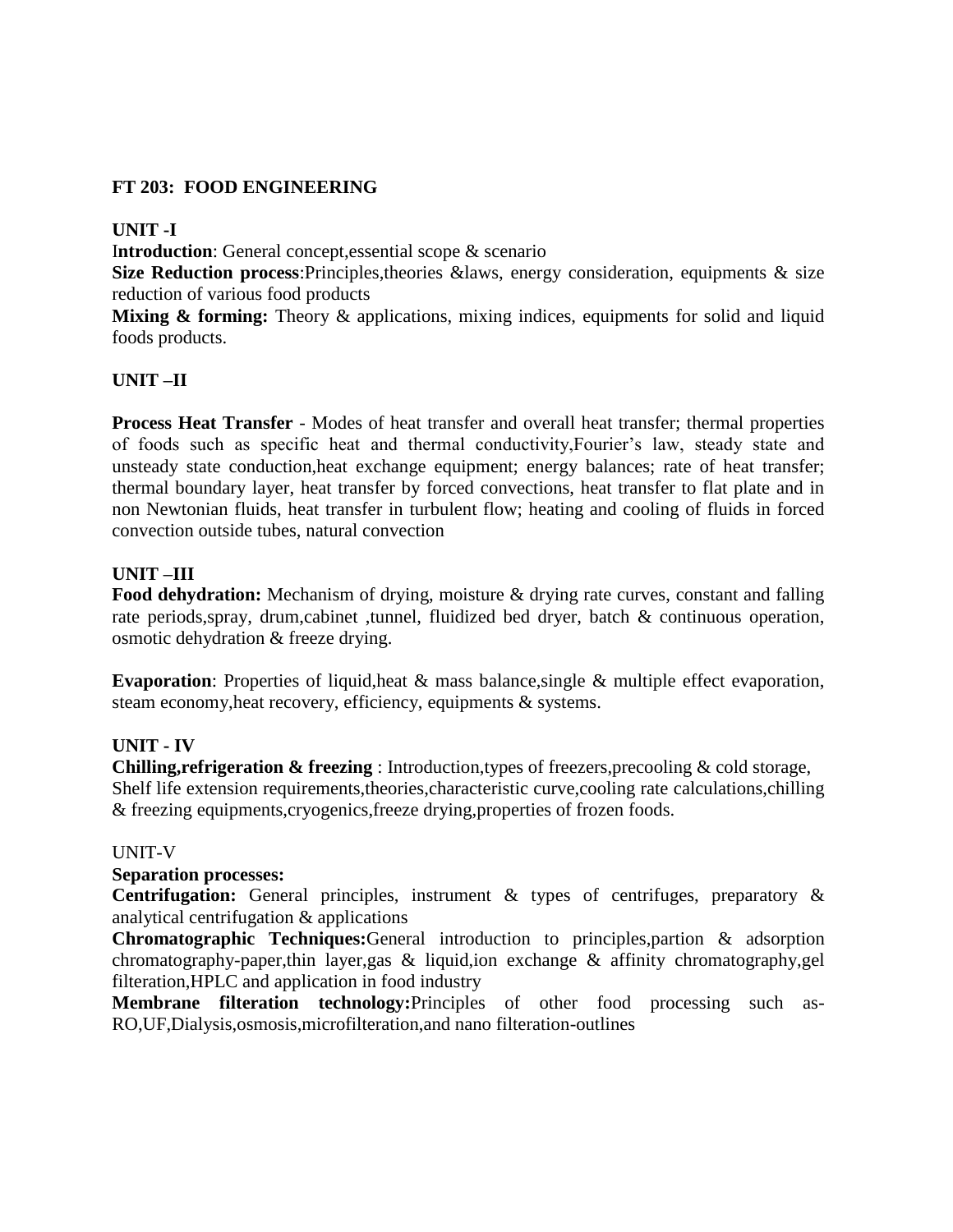# **FT 204 : FOOD PACKAGING**

# **UNIT I**

Introduction to Food Packaging: Packaging terminology- definition, types of packaging. Functions of food packaging, characteristics of food stuff that influences packaging selection.

# **UNIT II**

Packaging material and their properties: Glass, paper and paper board, corrugated fiber board (CFB), Metal containers-Tin Plate and Aluminum, composite containers, collapsible tubes, plastic films, laminations, metalized films, Co-extruded films, testing of packaging material.

# **UNIT III**

Packaging systems and methods: vacuum packaging, controlled atmospheric packaging, modified atmospheric packaging, aseptic packaging, retort processing, microwave packaging, active packaging, intelligent packaging, edible packaging, shrink and stretch packaging.

# **UNIT IV**

Packaging of fresh and processed foods: Packaging of fruits and vegetables, fats and Oils, spices, meat, Poultry and sea foods, dairy Products, bakery, beverages, dehydrated and frozen foods. Liquid and powder filling machines – like aseptic system, form and fill (volumetric and gravimetric), bottling machines. Form Fill Seal (FFS) and multilayer aseptic packaging machines.

# **UNIT V**

Packaging Laws, Regulations, Evaluation and Quality control- Toxicity, shelf life testing, corrosion, tensile strength, bursting strength, tearing resistance, puncture resistance, impact strength, tear strength, their methods of testing and evaluation, barrier properties of packaging materials-Theory of permeability, factors affecting permeability, permeability coefficient, gas transmission rate (GTR) and its measurement, water vapour transmission rate (WVTR) and its measurement, prediction of shelf life of foods, selection and design of packaging material for different foods.

# **Text Books and Reference materials**

1. Robertson, G.L. 2006 Food Packaging: Principles and Practice (2nd ed.), Taylor & Francis

2. NIIR. (2003). Food Packaging Technology Handbook, National Institute of Industrial Research Board, Asia Pacific Business Press Inc.

3. Ahvenainen, R. (Ed.) 2003 Novel Food Packaging Techniques, CRC Press,

- 4. Han, J.H. (Ed.) 2005 Innovations in Food Packaging, Elsevier Academic Press,
- 5. Coles, R., McDowell, D. and Kirwan, M.J. (Eds.) 2003 Food Packaging Technology,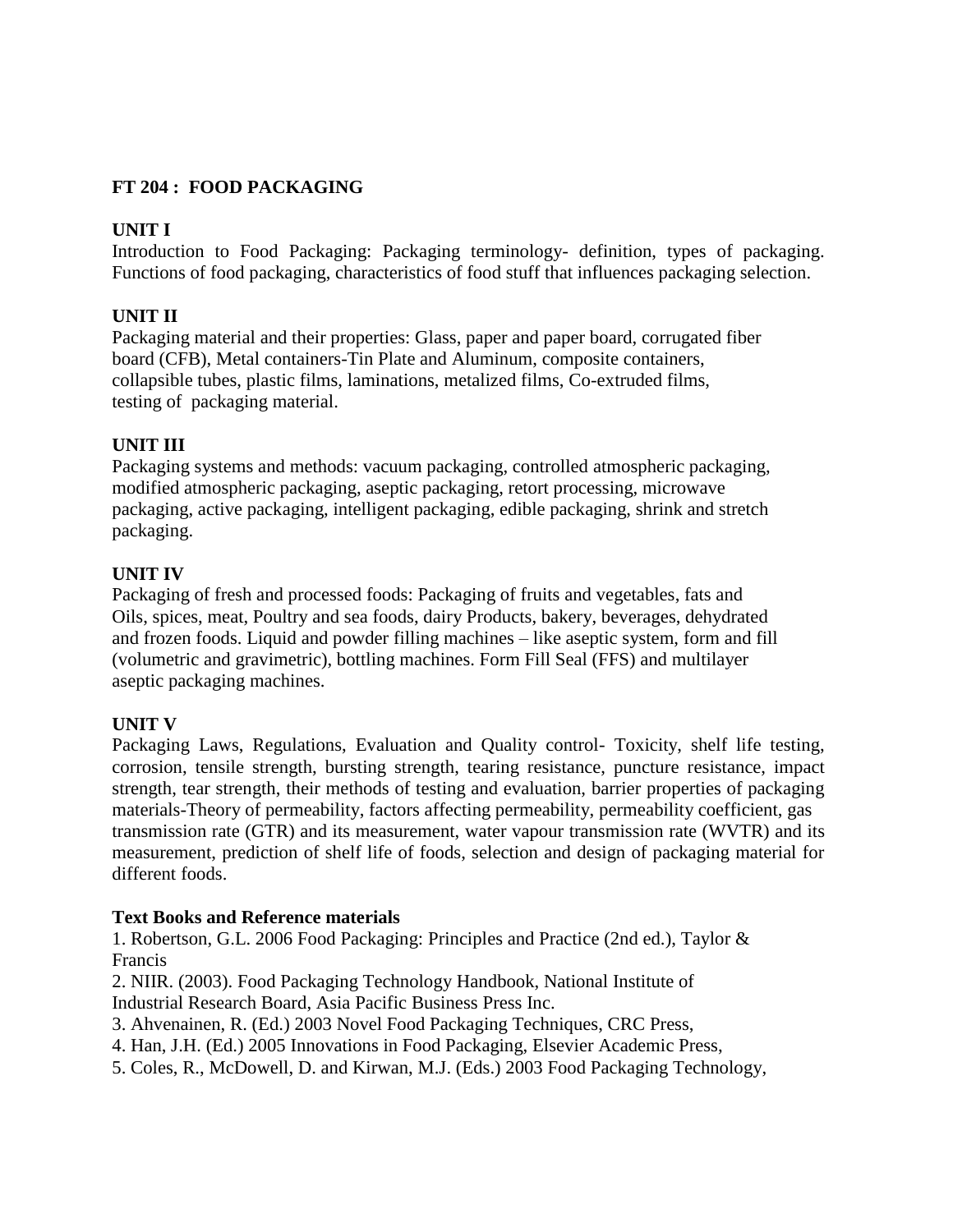### **FT – 205: LAB COURSE I**

- 1. Canning of fruits and vegetables.
- 2. Dehydration of fruits and vegetables.
- 3. Preparation of tomato juice.
- 4. Preparation of tomato puree.
- 5. Preparation of tomato paste.
- 6. Preparation of various types of pickles.
- 7. Preparation of tomato ketchup.
- 8. Preparation of tomato mock tail.
- 9. Preparation of tomato soup.
- 10. Preparation of tomato chutney.
- 11. Preparation of jackfruit pickles.
- 12. Preparation of jams
- 13. Preparation of lime squashes.
- 14. Preparation of jellys.
- 15. Preparation of jam marmalades.
- 16. Pectin determination
- 17. Determination of chemical preservatives in fruits and vegetables.
- 18. Blanching of fruits and vegetables for quality estimation.

#### **FT- 206: LAB COURSE II**

- 1. Testing of different types of packaging materials.
- 2. Determine moisture content in given package samples.
- 3. Test for modified starch in different package materials.
- 4. Test for water absorbency in corrugated fibre board box.
- 5. Test for types of adhesive used in CFB.
- 6. Development of new food products and formulations.
- 7. To perform flap bend test in CFB.
- 8. Test for formal shock resistance in glass bottles.
- 9. Graphical representation of moisture contents in different food products.
- 10. Determination of shelf lives.

#### **FT 207: SEMINAR / ASSIGNMENT**

Every student shall deliver atleast one seminar on topic of the curriculum/ advances in food technology which will individually be assessed by every available teacher on the basis criteria laid down by the Staff council. Students in audience will also be encouraged to assess the seminar on the given criteria and their evaluation will also be